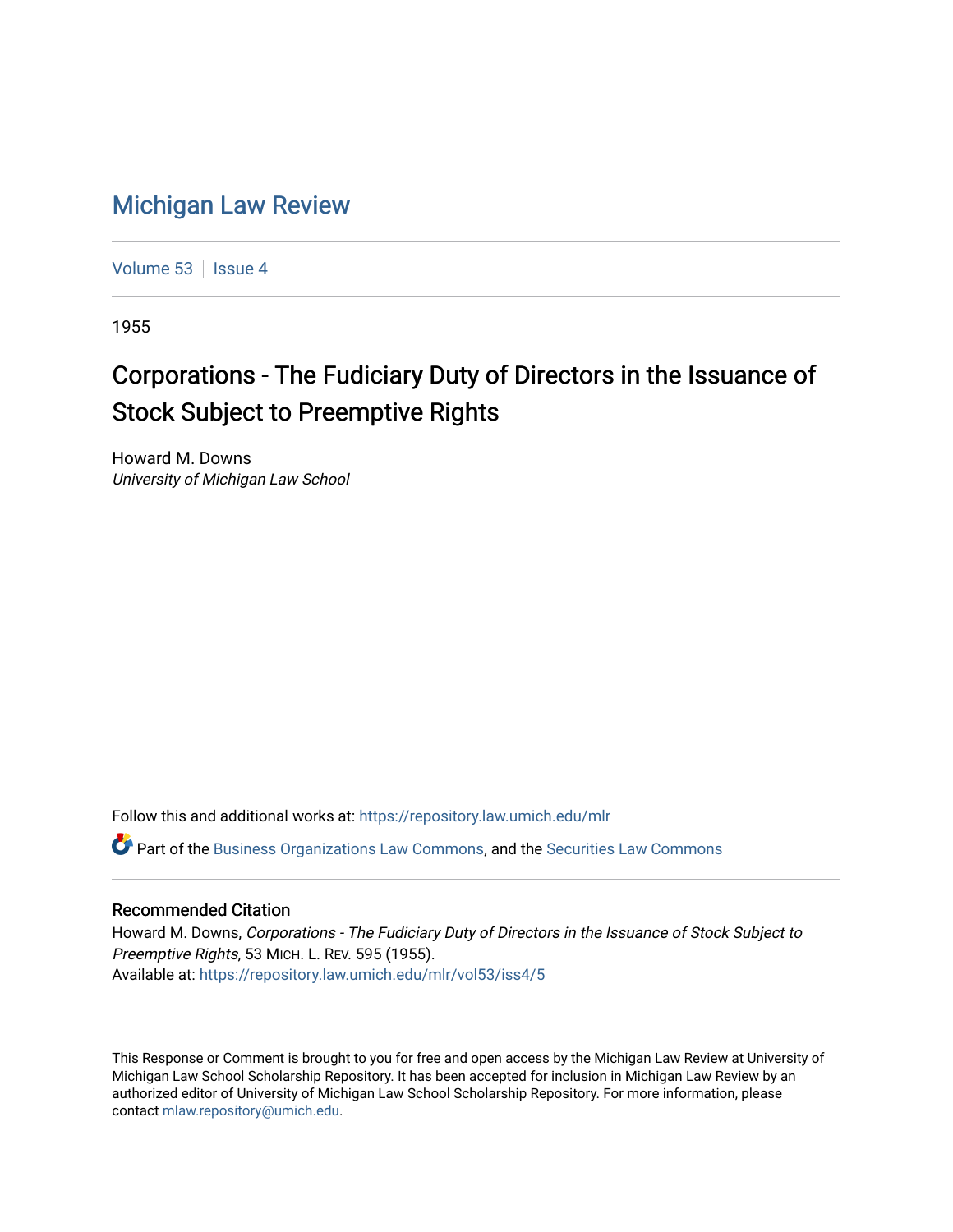## **COMMENTS**

CORPORATIONS-THE FIDUCIARY DUTY OF DIRECTORS IN THE ISsuANCE OF STOCK SUBJECT TO PREEMPTIVE RIGHTS - In *Gord v*.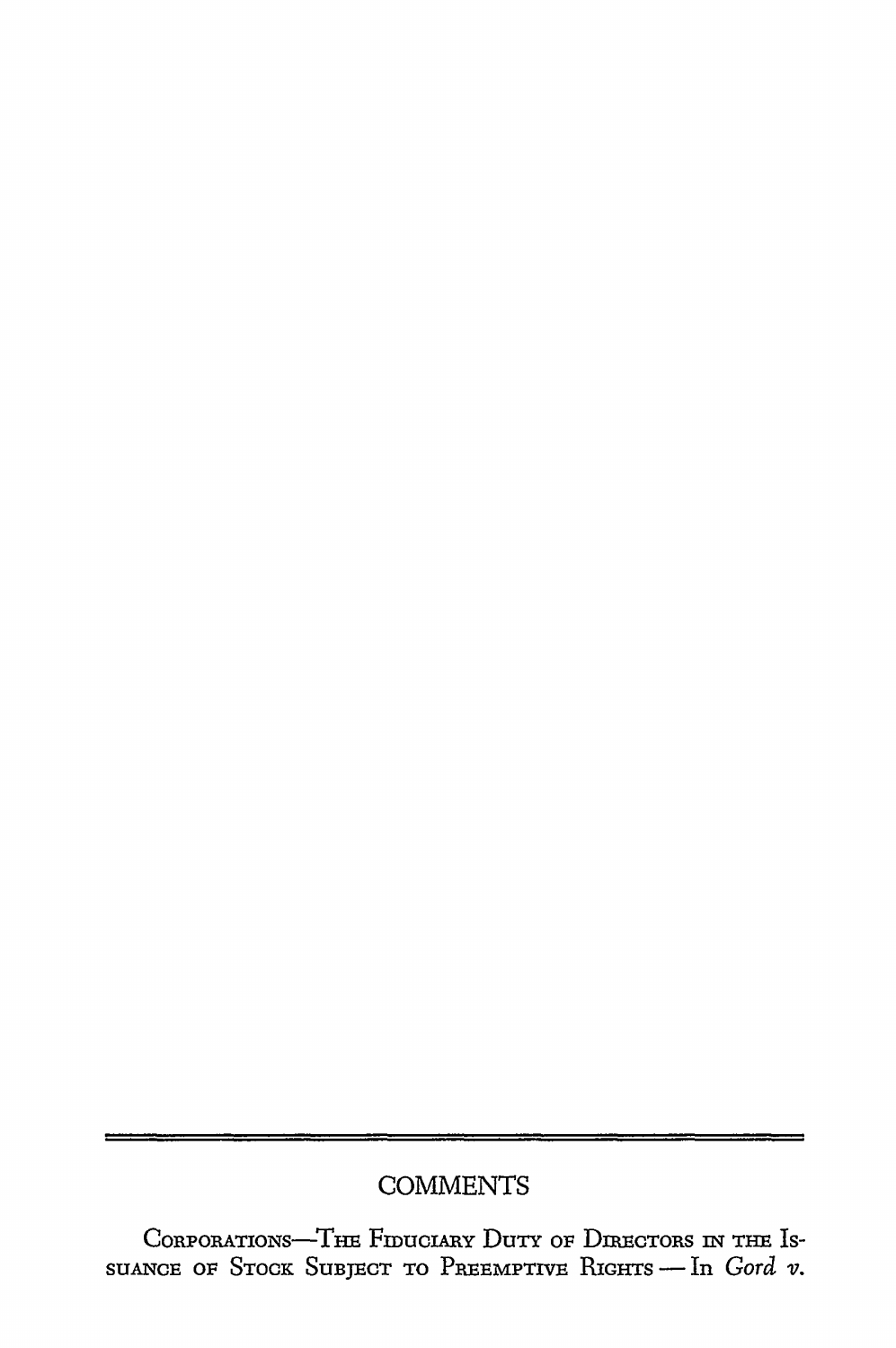*Iowana Farms Milk Co.,* 1 a stockholder protested the issue to the defendant of certain shares of stock in a closely held corporation. At the time of the sale, the plaintiff was a director and secretary-treasurer of the corporation with access to the corporate books and knowledge of the corporate assets. At the meeting at which the stock was issued, the plaintiff signed a statement saying "at the present time I do not elect to purchase any stock.  $\ldots$  "2 The stock, sold for \$15 a share, had a value variously estimated at \$50 to \$103.22. The plaintiff alleged that defendants as directors breached their fiduciary duty by not disclosing that the issuance price was substantially less than the reasonable value, and that the effect of the issuance would be to dilute the value of his holdings. The trial court dismissed the petition, noting that the plaintiff was an educated, skilled man, that plaintiff in his capacity as an officer and director knew all the facts on which he could make his own mathematical computation of the stock worth, and that there was no fraud or fraudulent concealment. On appeal, *held,* reversed. There was a breach of the fiduciary duty of the directors in failing to disclose the value of the stock and the diluting effect of such issuance.

It is acknowledged that directors are fiduciaries as to stock subject to preemptive rights.<sup>3</sup> Thus when directors issue new stock to a minority fraction, giving the majority group no opportunity to subscribe, there is a clear breach of fiduciary duty,<sup>4</sup> and the shareholder may use the traditional equitable remedies to enforce these obligations.5 The purpose of this comment is to examine the nature of the director's duty in the issue of stock subject to preemptive right in the following areas: the issuance price, the notice to shareholders, the time limitations in exercising preemptive rights, and the disclosure of relevant facts. In addition, the effect of shareholder waiver or discharge, and of bad faith or fraud by the directors will be noted.

#### I. *Duty as to Issuance Price*

Obviously, directors cannot discriminate against shareholders by offering the stock to them at a price higher than that at which the same stock is later offered to the public. More obscure, however, are the

1 (Iowa 1953) 60 N.W. (2d) 820.

2Jd. at 824.

<sup>3</sup>Schmidt v. Pritchard, 135 Iowa 240, 112 N.W. 801 (1907). In some cases, the preemptive right is created essentially as a remedy when directors have breached their duty. Federal Reserve Life Ins. Co. v. Gregory, 132 Kan. 129, 294 P. 859 (1931).

<sup>4</sup>Rowland v. Times Pub. Co., 160 Fla. 465, 35 S. (2d) 399 (1948).

<sup>5</sup>Adams, ''Remedy for Denial of the Stockholder's Preemptive Right," 6 N.Y. UNIV. INTRAMURAL L. REV. 126 (1951).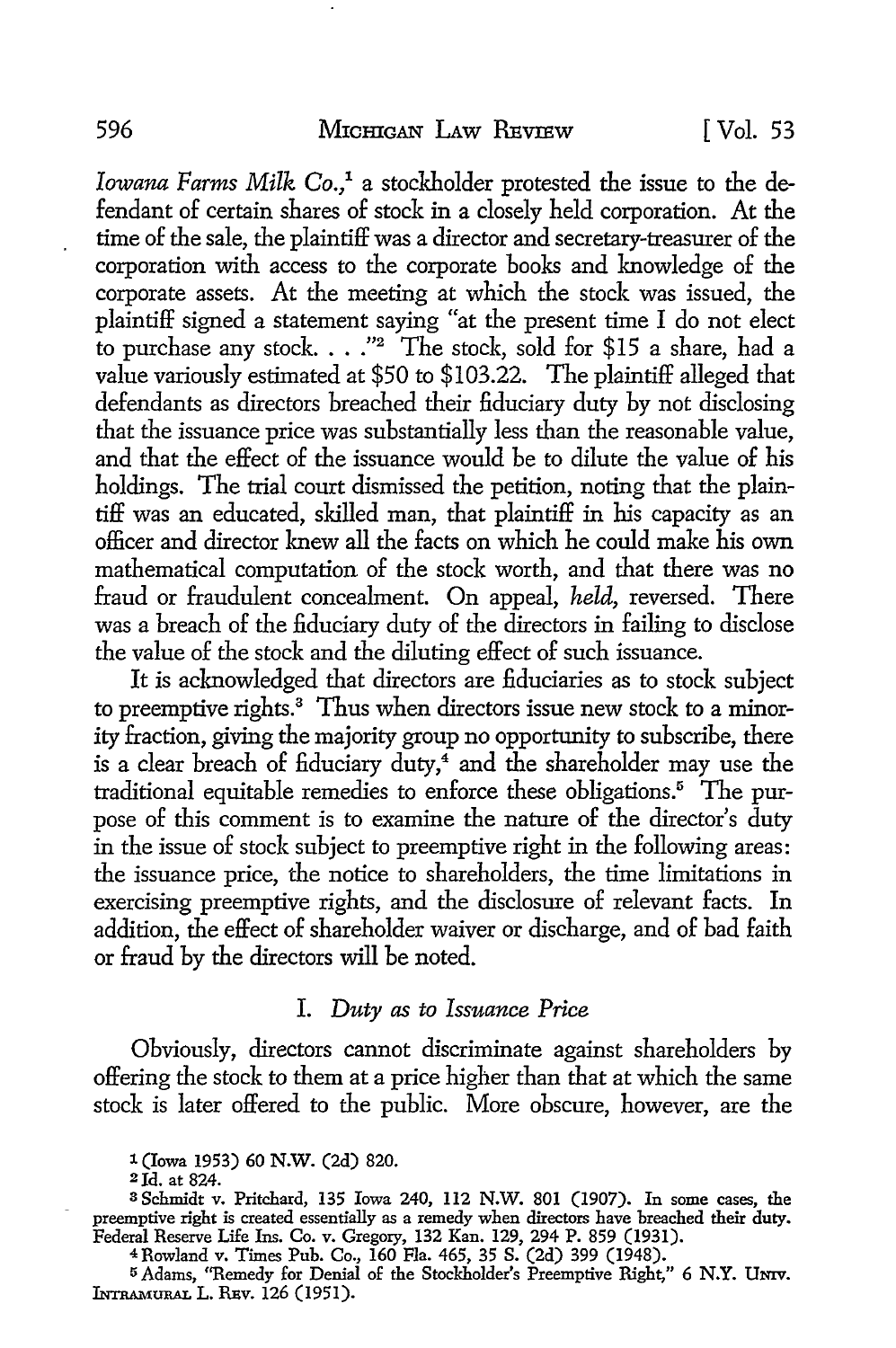judicially imposed maximum and minimum limits on the issuance price of stock. The Wisconsin Supreme Court has stated that sale of stock of a small closely held corporation at a price far below its value would be questionable even though preemptive rights are attached; a sale at such a materially decreased price was deemed "evidence of an oppressive scheme."6 But since shareholders get first opportunity to buy the new stock, it is difficult to see the "oppression." In those corporations where the stock is widely enough traded that a sale of subscription rights by the shareholder is possible, the shareholder has additional protection. A judicially imposed minimum sale price seems an unnecessary restriction on corporate action.

There has been considerable divergence as to the establishment by the courts of a maximum on the sale price of stock subject to preemptive right, i.e., are holders of preemptive rights entitled to buy additional stock at par or may they be obliged to pay a ''bonus" for their shares? Michigan and Pennsylvania courts are on record as forcing the directors to sell stock *to* the holders of preemptive rights at par, the rationale given being a question-begging "right" in shareholders to subscribe at par, plus the alleged danger of "squeezing out'' the original shareholders.<sup>7</sup> Other courts have held that the shareholder has no preemptive "right" to purchase at par, the interest in the corporation to raise increased funds plus the ability of the shareholder to sell his subscription rights being cited as reasons for the rule.<sup>8</sup> This latter view is superior. There is a danger of some shareholders being unable to raise funds, but this problem exists to some degree in the issuance of additional stock at any price. Admittedly, even an ability to sell subscription rights is not complete protection because the shareholder loses his proportionate voting interest from the sale. But overbalancing this possible loss to a few shareholders is the economic advantage *to* the corporation and thereby *to* the whole body of shareholders in being able *to* raise additional funds and in being unhampered by an arbitrary par limit on the sale price of new stock.

<sup>6</sup>Steven v. Hale-Haas Corp., 249 Wis. 205, 23 N.W. (2d) 620 (1946). It should be noted that the corporation involved was closely held, the stock value was difficult to appraise, and there was no great sale of subscription right. Moreover, the sale price was not deemed to be materially below par, so the above principle is dictum.

<sup>7</sup> Hammond v. Edison illuminating Co., 131 Mich. 79, 90 N.W. 1040 (1902); Cunningham's Appeal, 108 Pa. 546 (1885). Pennsylvania also provides authority for the effect that a bonus, even though invalid, cannot be recovered once it is paid by the shareholder. De La Cuesta v. Ins. Co. of North America, 136 Pa. 62, 658, 20 A. 505 (1890).

<sup>8</sup>Stokes v. Continental Trust Co., 186 N.Y. 285, 78 N.E. 1090 (1906); McClanahan v. Heidelberg Brewing Co., 303 Ky. 739, 199 S.W. (2d) 127 (1947) (a Kentucky statute requiring full value for shares issued was used as a partial basis for the decision); Van Slyke v. Norris, 159 Minn. 63, 198 N.W. 409 (1924).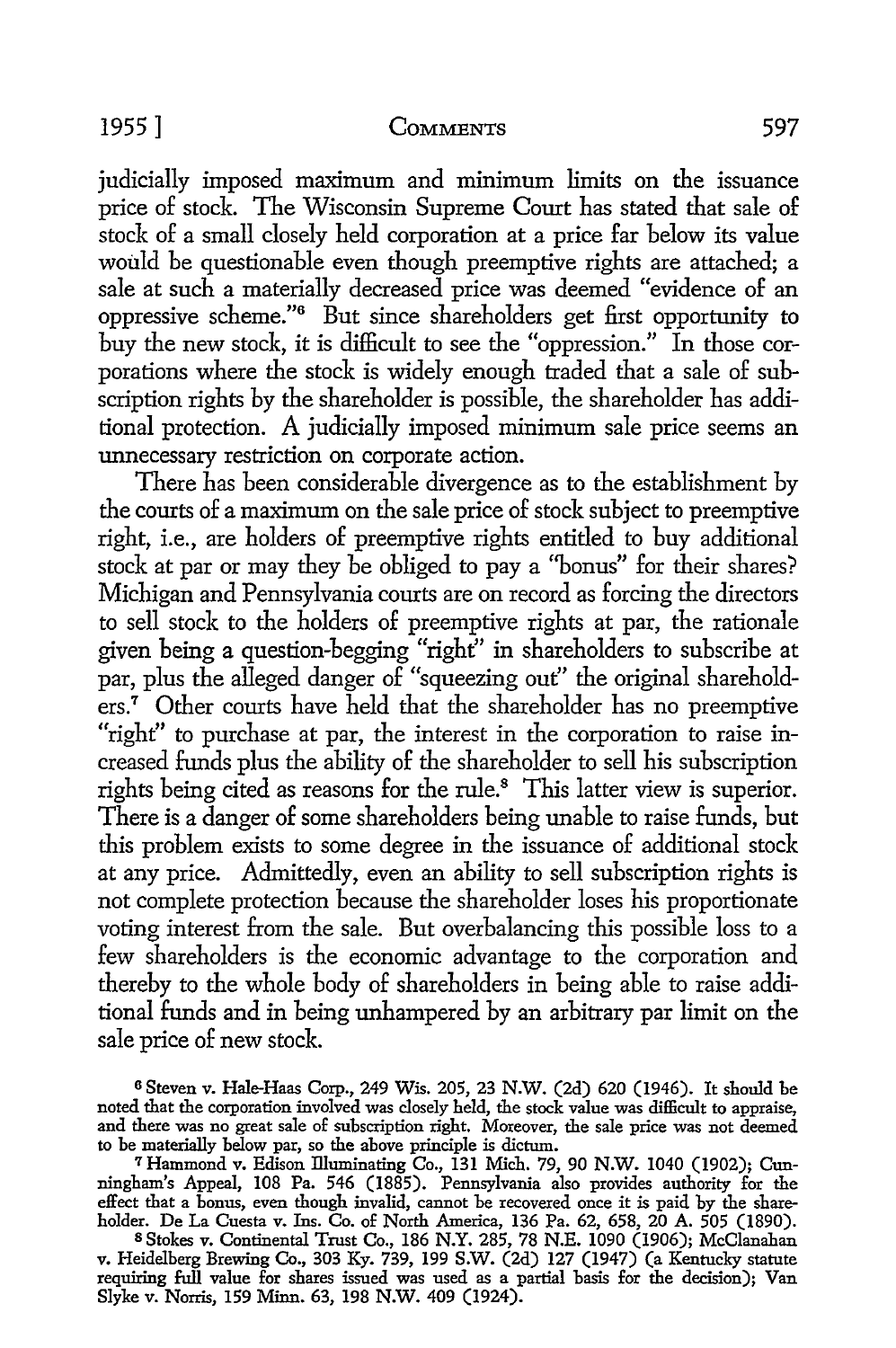### IL *Duty to Provide Notice and Allow Reasonable Time to Subscribe*

In general the shareholder of stock having preemptive rights must be given the opportunity to subscribe.<sup>9</sup> This involves giving notice of the sale of new shares and allowing ample time for the shareholder to make application.

It is not necessary that actual notice reach the shareholder, it being sufficient that the notice has a "reasonable" likelihood of arriving. The shareholder who by a journey puts himself beyond the power of the corporation to give notice cannot complain when a letter sent to the last address left with the corporation fails to reach him.10 It would be an intolerable burden to force the corporation to provide actual notice to all its shareholders of the impending issue. Accordingly, a standard of diligence is imposed on the shareholder to furnish his correct address to the corporation and to remain in contact with that address.<sup>11</sup>

If the directors fail to allow a reasonable time for the shareholder to subscribe, it is a breach of their fiduciary duty.<sup>12</sup> Allowing only five days has been deemed unreasonable.<sup>13</sup> Although as few as ten days have been deemed reasonable,<sup>14</sup> thirty to sixty days are more frequently sustained as adequate. Such factors as the number of shareholders, the corporate need for immediate funds, and the ability of the shareholder to communicate with the corporation are factors considered under the "reasonableness" test.<sup>15</sup> However, in a New York case<sup>16</sup> the

9 Shareholders must always have this opportunity to subscribe in preference to outsiders. An attempt to issue stock to the highest bidder under sealed bid was held invalid in Electric Co. of America v. Edison Electric illuminating Co., 200 Pa. 516, 50 A. 164

<sup>10</sup> Hoyt v. Great American Ins. Co., 201 App. Div. 352, 194 N.Y.S. 449 (1922). 11 If the corporation could easily ascertain the correct address, and if the shares are still available, the shareholder may exercise his preemptive rights although he failed to subscribe within the stated time limits because of failure to receive notice. James v. Buena Ventura Nitrate Grounds Syndicate, Ltd., [1896] 1 Ch. 456. This may be part of the general tendency to relax the shareholder standard of diligence where the stock is still

 $12$  Discrimination through extending the time to one shareholder but not to others is a breach of duty. Tarlow v. Archbell, 47 N.Y.S. (2d) 3 (1943), affd. 296 N.Y. 757, 70

13 Bennett v. Baum, 90 Neb. 320, 133 N.W. 439 (1911); Jones v. Morrison, 31 Minn. 140, 16 N.W. 854 (1883) (11 days held unreasonable when the mail service took 18 days).

14 Sommer v. Armor Gas & Oil Co., 71 Misc. 211, 128 N.Y.S. 382 (1911), affd. 207 N.Y. 739, 101 N.E. 1122 (1913). The approval of 10 days was dictum in this case since the court determined that the tardy shareholder could recover so long as the stock was still

unissued. 15 If the notice specifies that the subscription must be made within a given period, this is interpreted to mean that only a binding acceptance, not payment, need be made within the time limits. Hart v. St. Charles Street R. Co., 30 La. Ann. Rep. 758 (1878).

16 Dusenberry v. Sagamore Development Co., 164 App. Div. 573, 150 N.Y.S. 229 (1914).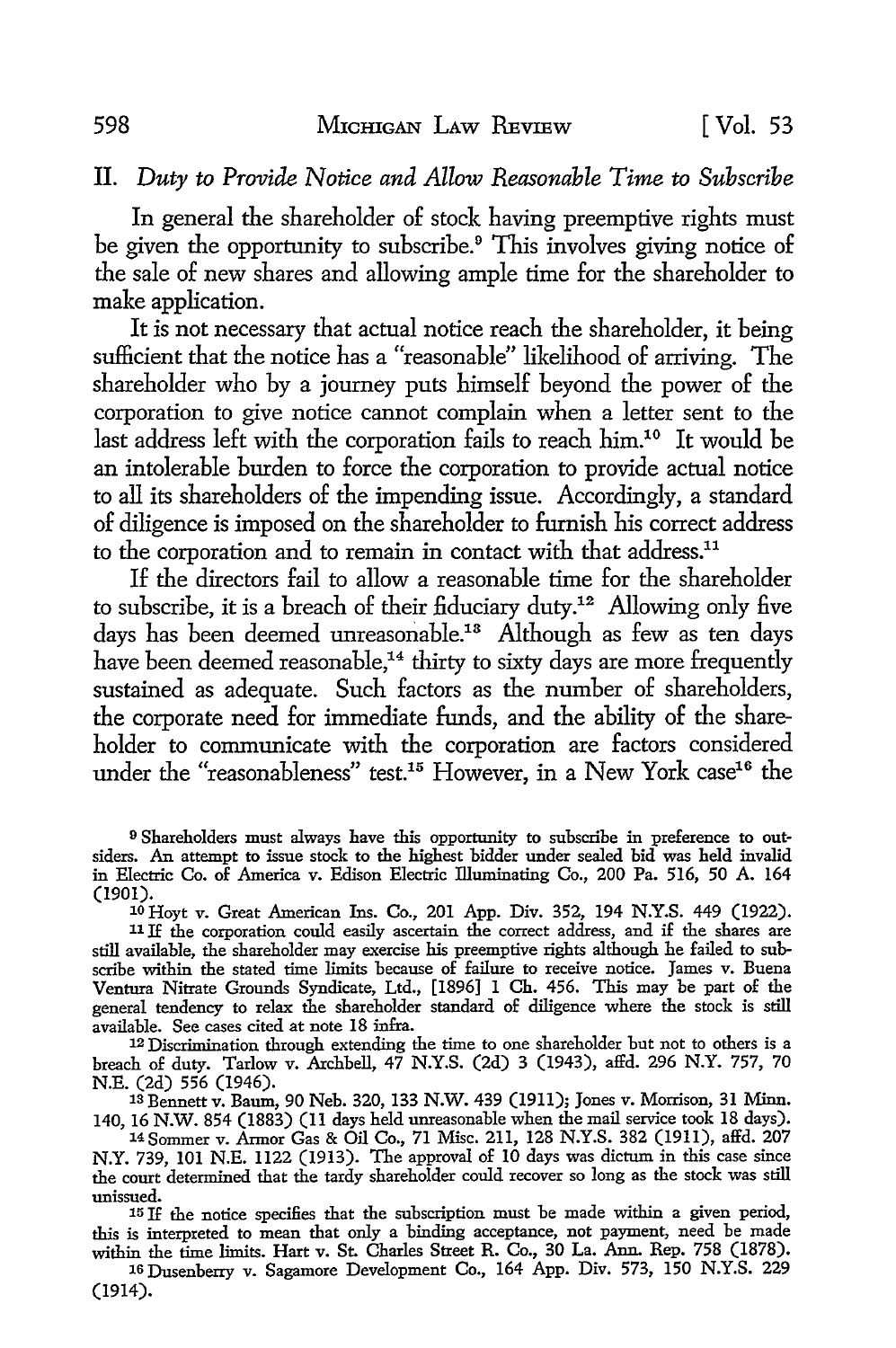#### 1955] COMMENTS 599

notice of issue of new stock was mailed October 26 and the date for acceptance was set at November I. After that date the stock was sold to an antagonistic group which thereby gained control of the corporation. The court did not consider the question of whether this was a reasonable time to subscribe but rather emphasized the fact that the shareholder was tardy in making his application. In rejecting his claim the court said:

"This complaint was not of an opportunity denied, but rather of an opportunity overlooked, and the grievance does not seem to arise over a lost investment, but rather over the power of control over the corporation gained by others more vigilant."17

The need for the corporation to obtain capital by disposing of shares of stock has caused the courts to impose a standard of diligence on the shareholder to act within the time limit. If the stock is not sold, however, the reason for the time limit disappears, and the tardy shareholder may still sue to purchase the stock. In other words, the failure of the shareholder to exercise his right within the specified time only bars him from contesting the sale of the stock to someone else.<sup>18</sup>

#### III. *Duty of Disclosure*

In any transaction between trustee and beneficiary, the trustee is obligated to show that he exercised the "utmost fairness," which ordinarily involves disclosure to the beneficiary of all relevant facts known to the trustee and any other conduct necessary to enable the beneficiary to decide intelligently upon a full consideration of the pertinent facts.<sup>19</sup> The superior position of the trustee in knowledge, skill, and influence is the basis for the rule.<sup>20</sup> Applying this rule to corporation directors,

*11* Id. at 232.

18 Sommer v. Armor Gas & Oil Co., 71 Misc. 211, 128 N.Y.S. 382 (1911); Oppenheimer v. Wm. F. Chiniquy Co., 335 ID. App. 190, 81 N.E. (2d) 260 (1948); 47 MICH. L. REv. 805 (1949).

10 BoGBRT, HANDBOOK oF THE I.Aw oF TRUSTS, 3d ed., §96, p. 398 (1952). For application in the corporate field of the full disclosure standard, see Levy v. Pacific Eastern Corp., 153 Misc. 488, 275 N.Y.S. 291 (1934).

20 It might be argued that there is a duty of loyalty which precludes the directors from purchasing the stock for themselves. See 1 TRUSTS RESTATEMENT §170, comment  $b$ (1935) where it is stated that " $\ldots$  A trustee with power to sell trust property is under a duty not to sell to himself either by private sale or at auction, whether the property has a market price or not, and whether or not the trustee makes a profit thereby."

This doctrine has not been applied to the corporate director. If the shareholder fails to satisfy a reasonable standard of diligence, sale of the stock to the other directors is permitted. Van Slyke v. Norris, 159 Minn. 63, 198 N.W. 409 (1924) (shares finally sold to the directors after an attempt to sell to outsiders failed); Dusenberry v. Sagamore Development Co., 164 App. Div. 573, 150 N.Y.S. 229 (1914) (the president himself purchased the shares and thereby gained control of the company).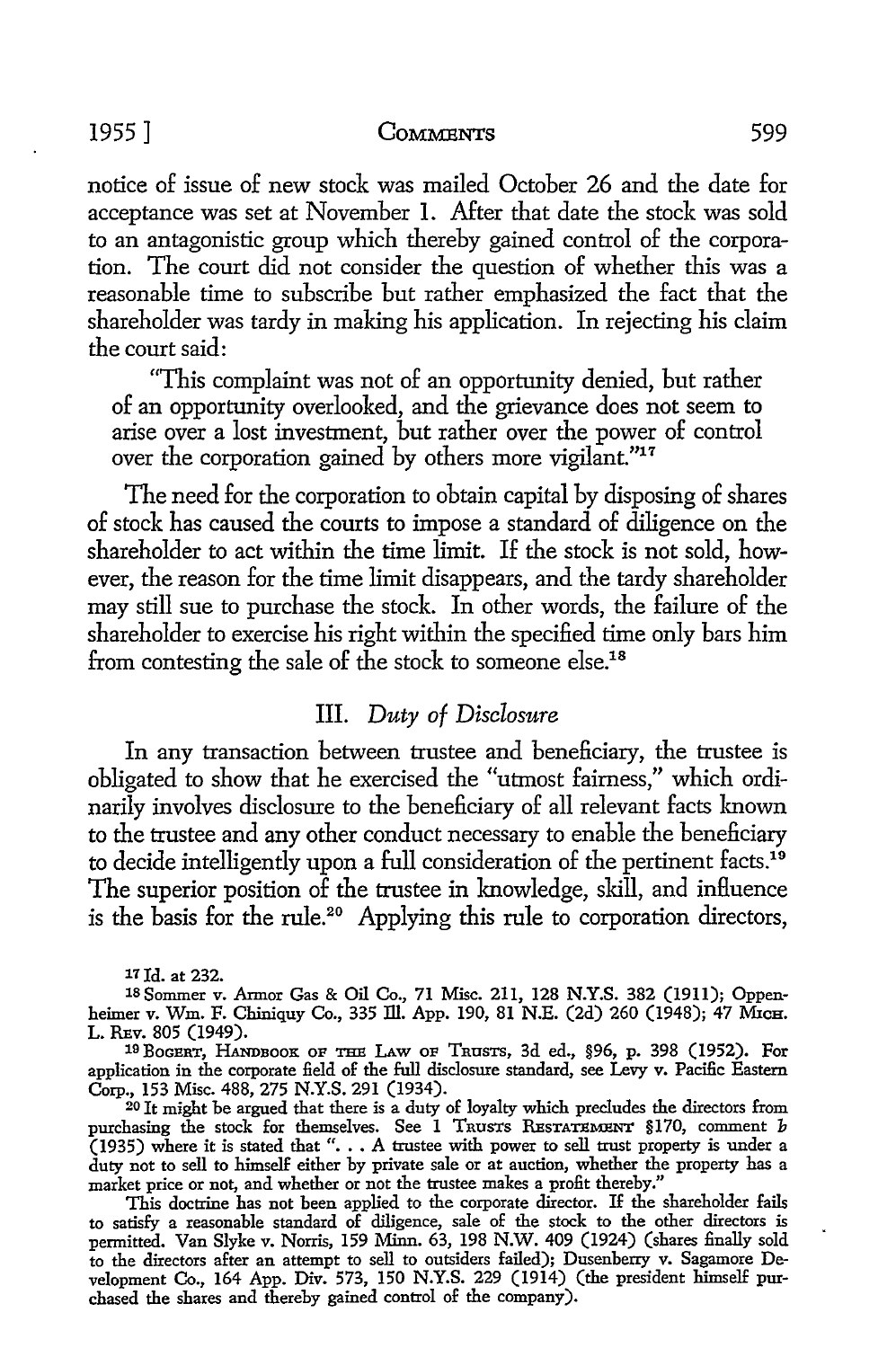the Iowa court in the principal case held that the failure to disclose the book value of the new stock and the diluting effect of the issuance was a breach of the fiduciary duty. It is submitted that such an application in the area of corporate fiduciaries is unwarranted.<sup>21</sup> Shareholders of listed stocks have access to financial statements from which they can easily estimate the value of stock.<sup>22</sup> Moreover, for stock traded on an exchange, the market value is readily determinable. For unlisted stock, the required standard of full disclosure of book value may be of some value when the shareholder has no access to corporate financial statements.<sup>23</sup> But when such information is available to the stockholder, as in the principal case where the plaintiff-shareholder was secretarytreasurer of the corporation, there is no reason why the stockholder cannot compute his own estimate of value. Moreover, to force the corporation to disclose book value may be misleading because book value often bears little relation to real stock worth. In certain types of corporations, e.g., merchandising concerns having a rapid turnover of inventory, book value is practically worthless as a yardstick of stock worth.

In brief, in those areas where only the directors have access to relevant information, the requirement of full disclosure is warranted. But when the relevant facts are accessible to the shareholder and it only remains to estimate the stock's value based on these facts, it is difficult to see why the directors should assume the responsibility for making

21 Conventional trust principles distinguish between cases where the beneficiary has given his consent to the transaction and cases where no consent has been given. In the latter case the trustee is under the following duty set forth in 1 TRUSTS RESTATEMENT §170 (1935), where it is stated: "(2) The trustee in dealing with the beneficiary on the trustee's own account is under a duty to the beneficiary to deal fairly with him and to communicate to him all material facts in connection with the transaction which the trustee knows or should know."

Even if the beneficiary has given his consent, however, he may still hold the trustee liable, according to 1 TRUSTS RESTATEMENT  $$216(2)(b) (1935)$ , if "... the beneficiary, when he gave his consent, did not know of his rights and of the material facts which the trustee knew or should have known and which the trustee did not reasonably believe that the beneficiary knew. . . ."

Thus, in the event of consent, a reasonable belief that the beneficiary knew the material facts discharges the duty. In the principal case, the plaintiff gave his consent by signing a waiver and the other directors had a "reasonable" belief that the plaintiff would know the relevant facts. Thus, even under strict trust law, the decision of the Iowa Court was unjustified.

22 Merely having access to the corporate books was not deemed sufficient disclosure in Cahall v. Lofland, 12 Del. Ch. 299, 114 A. 224 (1921), affd. 13 Del. Ch. 384, ll8 A. l (1922).

<sup>23</sup>When stock was offered to the highest bidder, and when the shareholder failed to bid because the corporate books were so incomplete and fragmentary that the real value could not be ascertained, it was not termed a waiver of preemptive right. Dunn v. Acme Auto & Garage Co., 168 Wis. 128, 169 N.W. 297 (1918).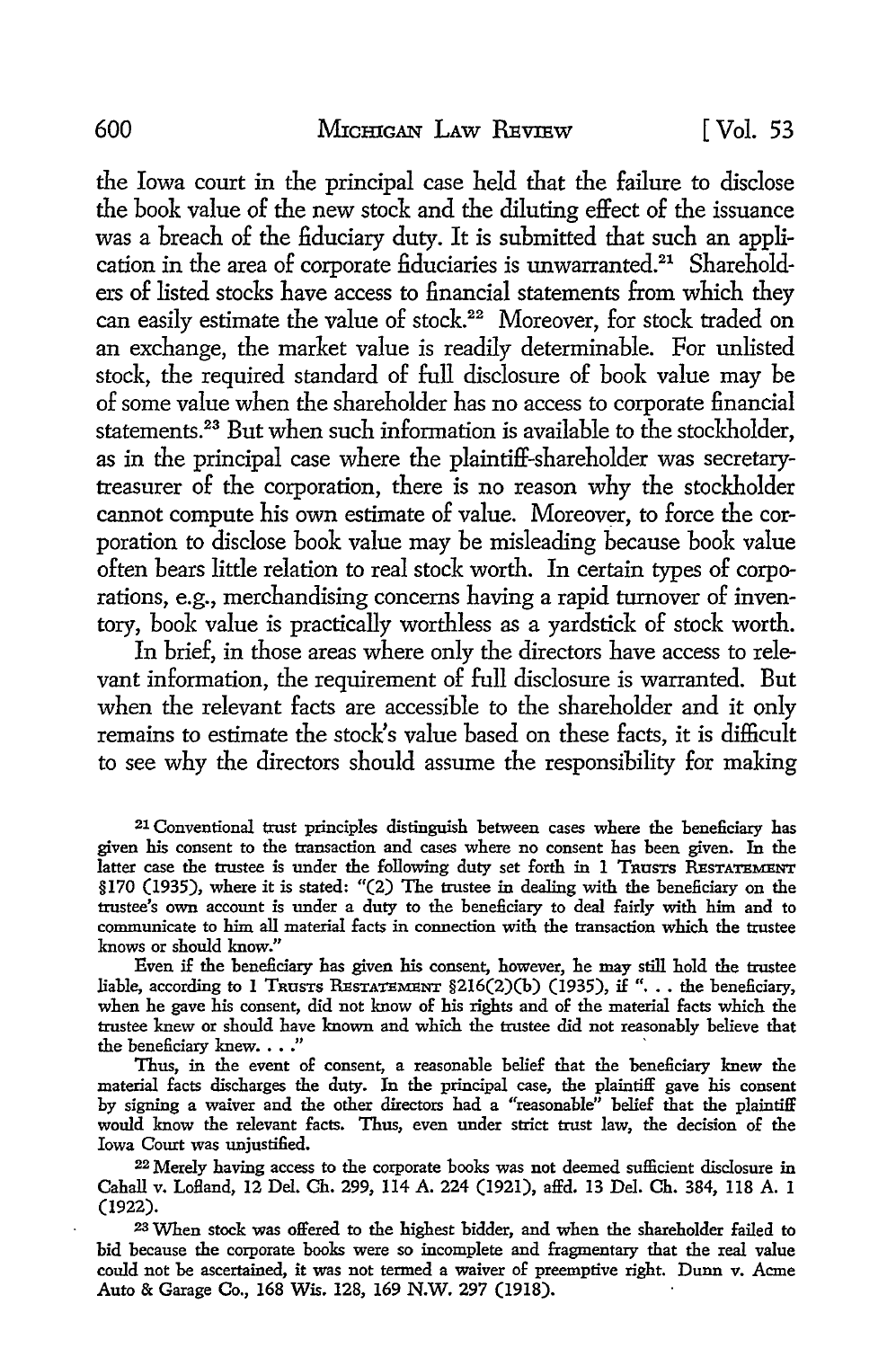1955] COMMENTS 601

such an estimate.<sup>24</sup> Such a requirement may provoke not only actions alleging breach of the fiduciary duty of a director but also unwarranted litigation based on misrepresentation.

#### IV. *Waiver or Discharge*

The shareholder's express refusal to buy additional stock relieves the directors from any further duty to sell to this shareholder.<sup>25</sup> Even if the stock is still on hand a year later, the shareholder cannot revoke his waiver and purchase the stock.<sup>26</sup> The principal case, however, holds that an express waiver containing no time limit may be revoked until a notice of the withdrawal of the preemptive right to purchase is given by the corporation.

Under certain conditions, the courts will discharge the fiduciary of his duty by means of a "constructive waiver." Where no time limits are imposed on subscription, the shareholder may be held to have waived his right if he delays in purchasing the new stock while the corporation is in urgent need of funds and then demands his preemptive rights when the corporation's financial outlook improves.<sup>27</sup> Where the exercise of a preemptive right would result in the breach of a contract not to acquire the majority of the stock, the courts find a "waiver" of preemptive right.<sup>28</sup> In general, the bad faith or fraud of the shareholder will discharge the duty of the directors to issue the stock to this shareholder if it will work injury to the corporation.

#### V. *Bad Faith of the Director*

All of the above comments have been based on situations where no bad faith or fraud could be shown. Once actual bad faith on the part of the directors is shown, the standard of diligence imposed on the shareholder is removed. Thus a shareholder may collect damages for

<sup>24</sup>In the cases surveyed, only the principal case has implied that the value of the stock must be disclosed. The absence of litigation on this point would indicate that such disclosure has not been required. For a case where there was no disclosure of value and yet the shareholder was denied recovery under a reasonableness test, see Noble v. Great American Ins. Co., 235 N.Y. 589, 139 N.E. 746 (1923). 25 Hoyt v. Shenango Valley Co., 207 Pa. 208, 56 A. 422 (1903).

<sup>2</sup>s Hall v. Hall, 20 Ohio Cir. Dec. 826 (1908), affd. 79 Ohio St. 456, 87 N.E. 1136 (1908).

<sup>27</sup> Seaman v. Ironwood Amusement Corp., 283 Mich. 220, 278 N.W. 51 (1938); Conklin v. United Construction & Supply Co., 166 App. Div. 284, 151 N.Y.S. 624<br>(1915), affd. 219 N.Y. 555, 114 N.E. 1063 (1916).

<sup>(1915),</sup> affd. 219 N.Y. 555, ll4 N.E. 1063 (1916). 2s Heylandt Sales Co. v. Welding Gas Products Co., 180 Tenn. 437, l 75 S.W. (2d) 557 (1943). At times this general doctrine of shareholder bad faith is expressed in the "clean hands" requirement of equity.